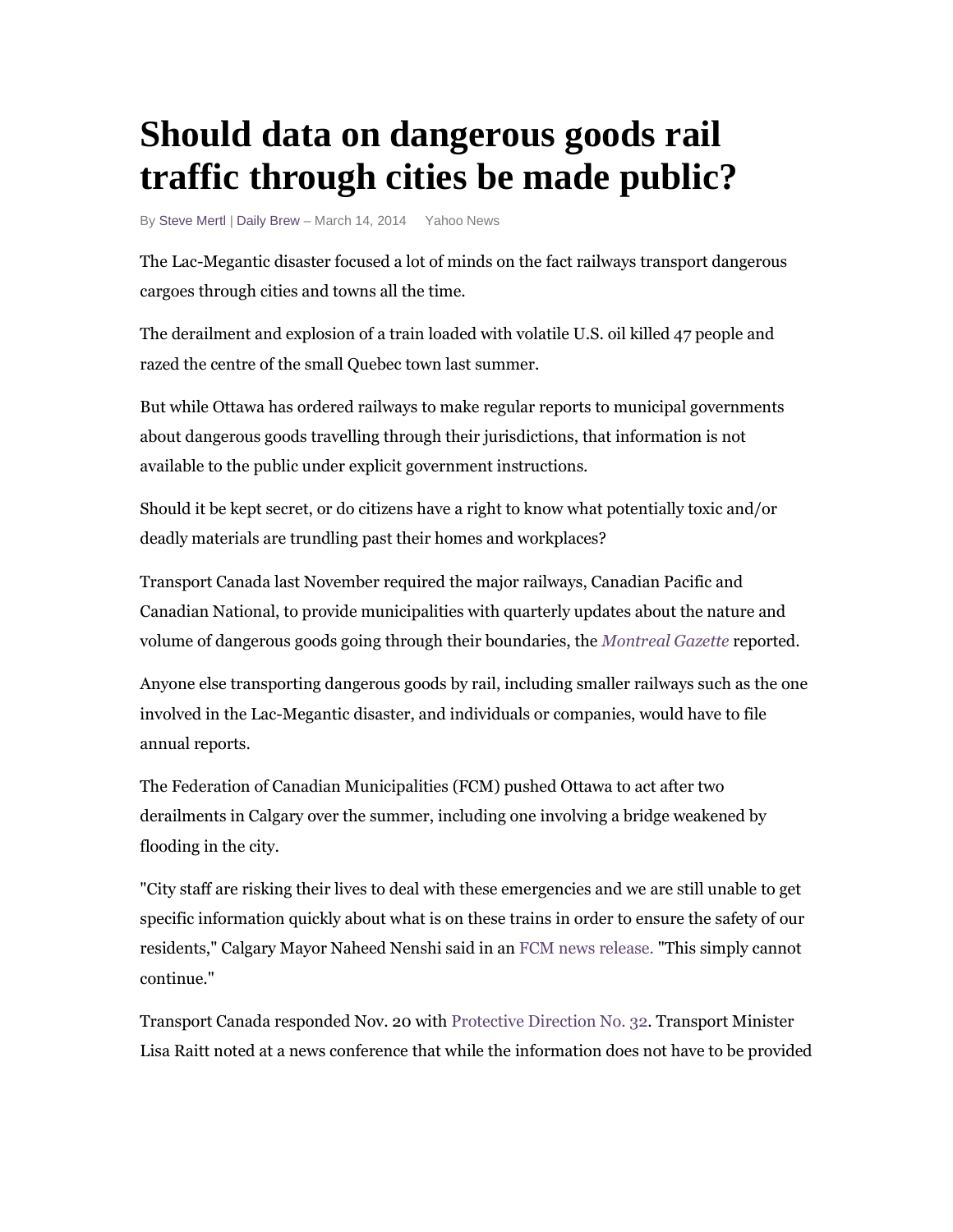in advance, some railways are now proactively informing municipalities about the kinds of dangerous goods moving through their jurisdictions, *The Canadian Press* reported.

But that's as far as the information goes.

The *Toronto Star* reported Friday that CN Rail and the Toronto Fire Services are keeping secret the volume and type of dangerous goods passing through the city and other Ontario municipalities.

The railway passed on the information in December during presentations to fire officials but Toronto Fire spokesman Toni Vigna told the *Star* the information would not be made public.

"Even if I had a copy of the presentation in front of me, I wouldn't release the information," she said. "All the statistics are meant to be confidential."

CN spokesman Jim Feeny said the railway wants the data kept secret "due to security concerns," the *Star* said.

"The ordinary citizen is not a concern at all, but there may be interests that could use this information contrary to the public good," Feeny said.

The railways apparently have threatened municipalities with loss of access to the data if it's shared with the public.

The *Waterloo Chronicle* reported in January that documents it obtained via an access-toinformation request revealed a local rail operator last year – before the federal directive was issued – warned it would cut off the information flow if it was disclosed.

The *Chronicle* noted Section 3 of the Nov. 20 directive allows dangerous goods transporters to withhold the information if officials don't agree to limit its use and dissemination to those involved in emergency planning and otherwise keep it confidential.

An explanatory note in the directive said the parties will agree between themselves under what provisions the information would be disseminated.

The secrecy clauses bother those who argue for greater transparency, the *Star* said.

"I think the public has a right to make informed decisions about their own safety, and about the neighbourhoods in which they live," Toronto Councillor Josh Matlow said.